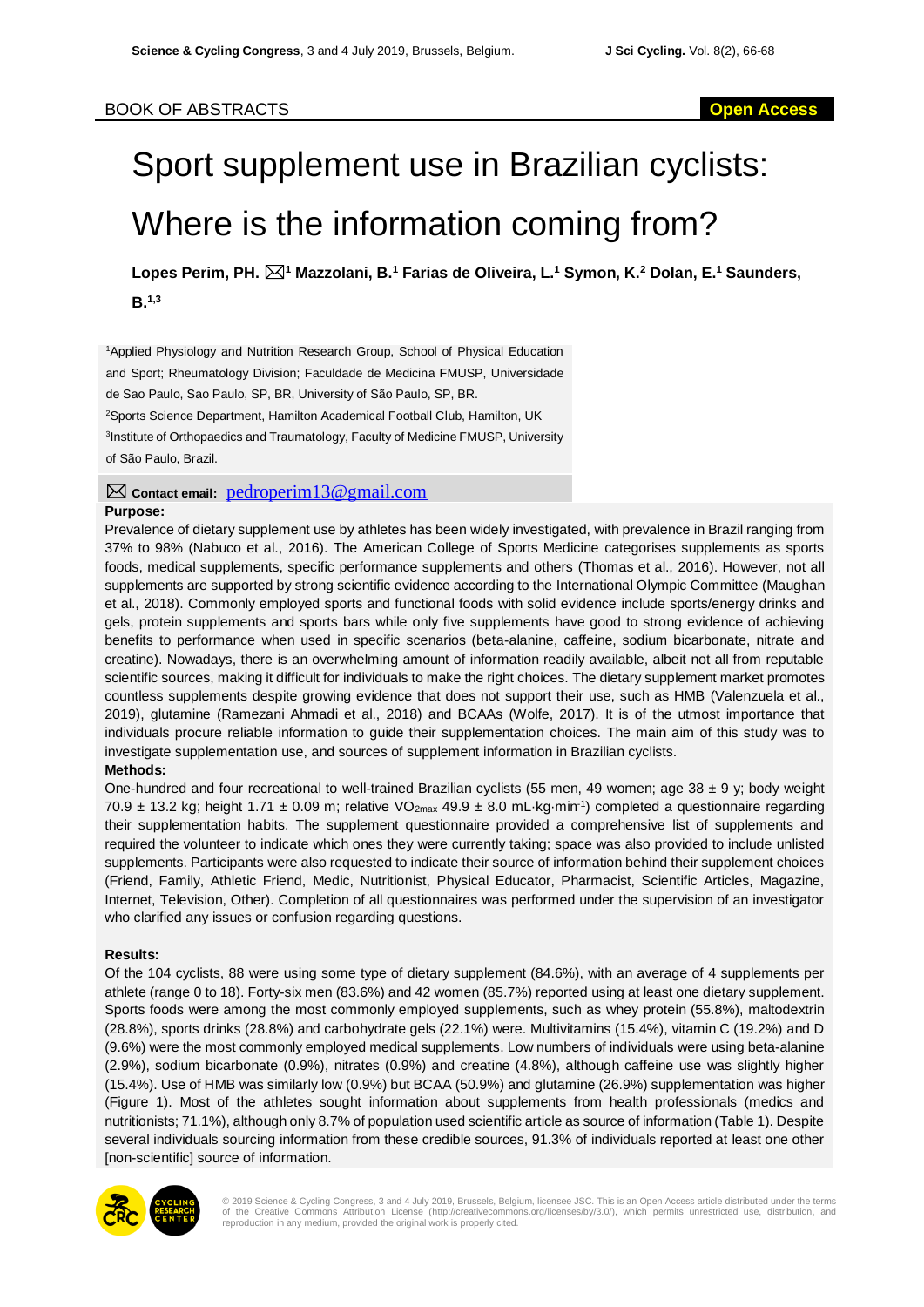| Source of information      | Men<br>Number (%) | Women<br>Number (%) | <b>Total</b><br>Number (%) |
|----------------------------|-------------------|---------------------|----------------------------|
|                            |                   |                     |                            |
| <b>Family</b>              | 1(1.8)            | 1(2.0)              | 2(1.9)                     |
| <b>Athletic Friend</b>     | 16(29.1)          | 19 (38.8)           | 35(33.7)                   |
| <b>Medic</b>               | 5(9.1)            | 15(30.6)            | 20 (19.2)                  |
| <b>Nutritionist</b>        | 24 (43.6)         | 30(61.2)            | 54 (51.9)                  |
| <b>Physical Educator</b>   | 8(14.5)           | 7(14.3)             | 15(14.4)                   |
| <b>Pharmacist</b>          | 0(0)              | 0(0)                | 0(0)                       |
| <b>Scientific Articles</b> | 5(9.1)            | 4(8.2)              | 9(8.7)                     |
| <b>Magazine</b>            | 2(3.6)            | 0(0)                | 2(1.9)                     |
| Internet                   | 14(25.2)          | 9(18.4)             | 23(22.1)                   |
| <b>Television</b>          | 0(0)              | 0(0)                | 0(0)                       |
| Other                      | 2(3.6)            | 1(2.0)              | 3(2.9)                     |



#### **Table 1.** Sources of information for supplement choices.



 $2<sup>o</sup>$ 

i.

### **Conclusion:**

 $BCA$  $HM<sub>f</sub>$ 

The present study shows that there is a high prevalence of supplement use in Brazilian cyclists. Sports and functional foods with high prevalence of use by these cyclists were those containing proteins and carbohydrates. The use of carbohydrates for prolonged cycling is well-known, since maintenance of glycogen content during physical exercise is associated with improved performance [\(Jeukendrup, 2014\)](#page-2-6). Similarly, proteins are of great importance for muscle recovery, repair, gains in muscle strength and endurance performance [\(Williamson et al., 2019\)](#page-2-7). Therefore, the use of such supplements may well be prudent, particularly during prolonged and intense periods of cycling.

ą,

公

ą.

Number of individuals